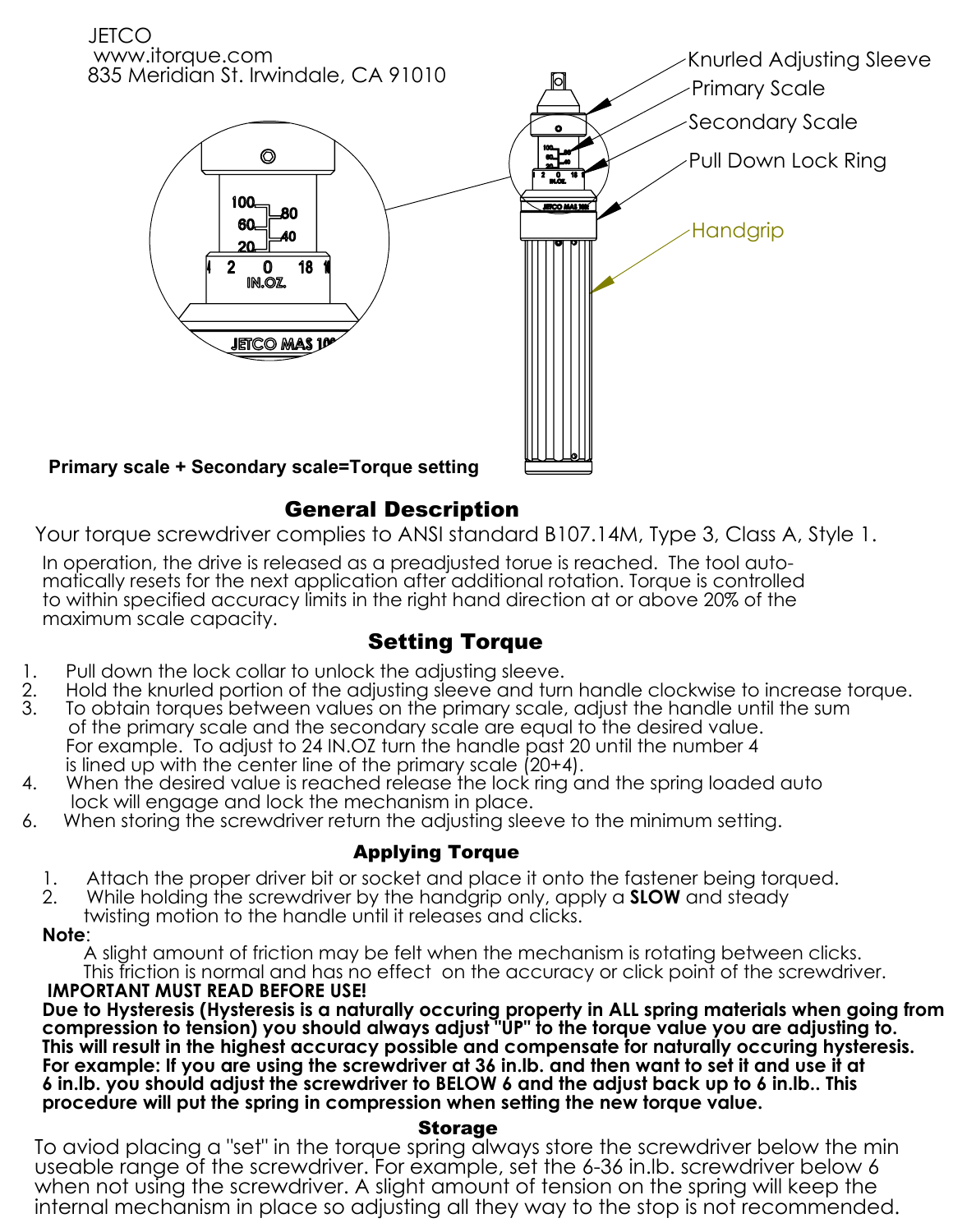

JETCO MAS-36i and MAS 100Z